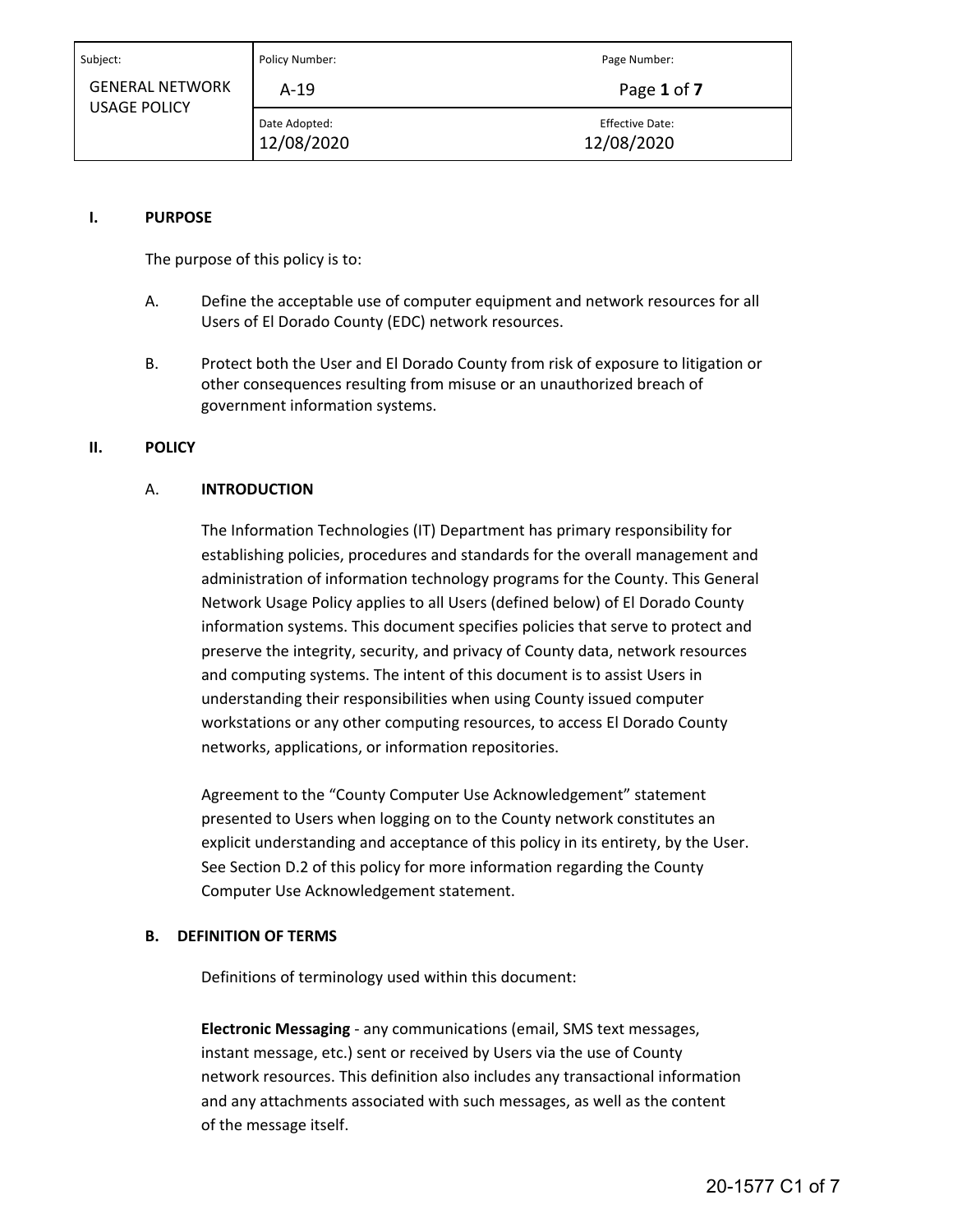Date Adopted: The Contract of the Contract of the Effective Date: 12/08/2020 12/08/2020

A‐19 Page **2** of **7**

**Information Domain** – the entire communications infrastructure (hardware, software, and data) that comprises the County's information technology network, including County communications infrastructure that is specifically for public use (the "EDC‐Public‐ Wireless" Wi‐Fi network).

**IOT Devices - The Internet of Things (IoT) describes the network of physical** objects—"Things"—that are embedded with sensors, software, and other technologies for the purpose of connecting and exchanging data with other devices and systems over the internet.

**Network Resources** – collective term for the capabilities and services provided within the County information domain. Examples of network resources include:

- 1. Virtual workstations;
- 2. Desktop computer systems;
- 3. Data storage devices, appliances, or media;
- 4. Peripheral devices (printers, scanners, cameras, etc.);
- 5. Computer Servers;
- 6. Local area network facilities (LANs)
- 7. Wide area network facilities (WANs)
- 8. Internet connection facilities;
- 9. Mobile devices (laptops, tablets, smartphones);
- 10. Voice telephony devices;
- 11. Internet Of Things (IOT) devices; and
- 12. Any other electronic information services or devices utilized or accessed by Users in performance of official duties.

**PHI (Protected Health Information)** – information about a person's medical history or condition. PHI is protected from unauthorized disclosure by HIPAA and other State and Federal laws.

**PII (Personally Identifiable Information)** – information used to verify the identity of an individual for purposes of conducting financial or other transactions. Disclosure of PII may lead to fraud or identity theft.

User or EDC Computer User – a person granted official access to the County's information domain. This definition includes County employees, contractors, vendors, and other public agency employees such as fire departments, community services districts, and multi‐jurisdictional or joint operating authorities.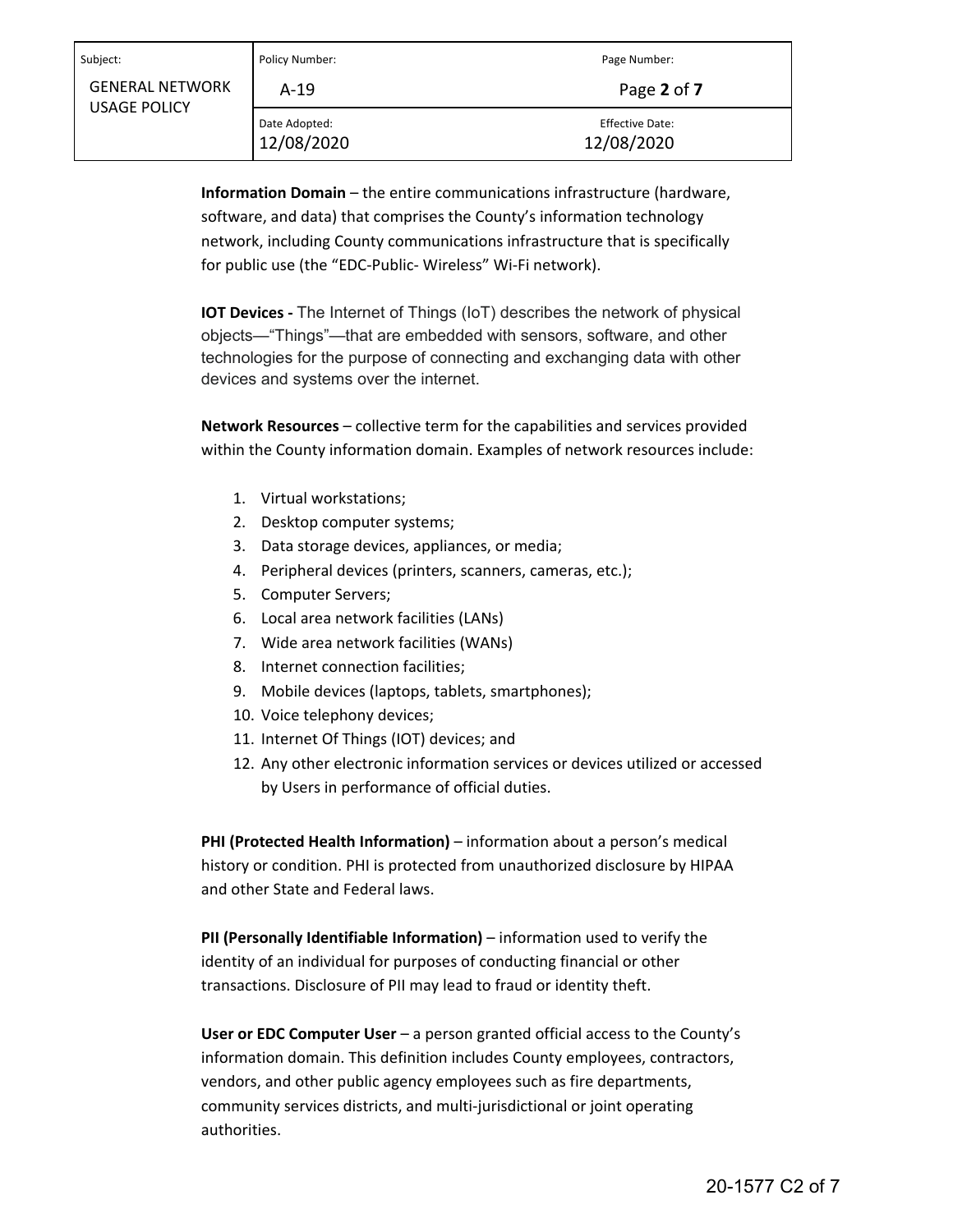Subject:

Policy Number: **Policy Number: Page Number:** 

GENERAL NETWORK USAGE POLICY

A‐19 Page **3** of **7**

Date Adopted: The Contract of the Contract of the Effective Date: 12/08/2020 12/08/2020

# **C. SCOPE OF THE POLICY**

The policy applies to all network resources accessible by EDC Computer Users, as well as all authorized devices connected to the El Dorado County information domain. El Dorado County maintains an extensive communications infrastructure to supports network and computing resources that are required to administer and provide services to the public.

The County also provides communication infrastructure that is available for public use, in the form of open Wi‐Fi access within many County buildings, and internet access from computers in the Public Library. The scope of this policy covers usage of Network Resources within the County's information domain, inclusive of EDC Computer User's usage of the public Wi‐Fi segments of the EDC network infrastructure using County‐provided or issued equipment or devices.

### **D. GENERAL USAGE POLICY**

#### **D.1 Use of Network Resources**

The sole purpose of the County's information domain is to support the ability of County staff to provide services for the public, in accordance with directives from the Board of Supervisors. Improper use of workstations or network resources can impede this ability, and result in lost or degraded services to the County residents. Furthermore, violation of laws, rules, or policies regarding the use of County information systems may result in disciplinary action, prosecution under the law, fines, and imprisonment. Users are responsible for understanding and following this and all other policies regarding the appropriate use of County equipment and the release of County data.

Although the County maintains equipment and software solutions that reduce the probability of occurrence and potential impact of computer viruses and other malicious software, it is still the responsibility of all EDC Computer Users to maintain security awareness and to follow all policies, procedures and standards in effect to protect County Network Resources.

No User shall willfully, or through negligence, introduce a malicious program into the County information domain, nor shall any User connect to the EDC network and/or employ any technology components (software or hardware) designed to monitor, scan, or otherwise evaluate network‐computing resources. If any EDC computer User believes there is a specific need to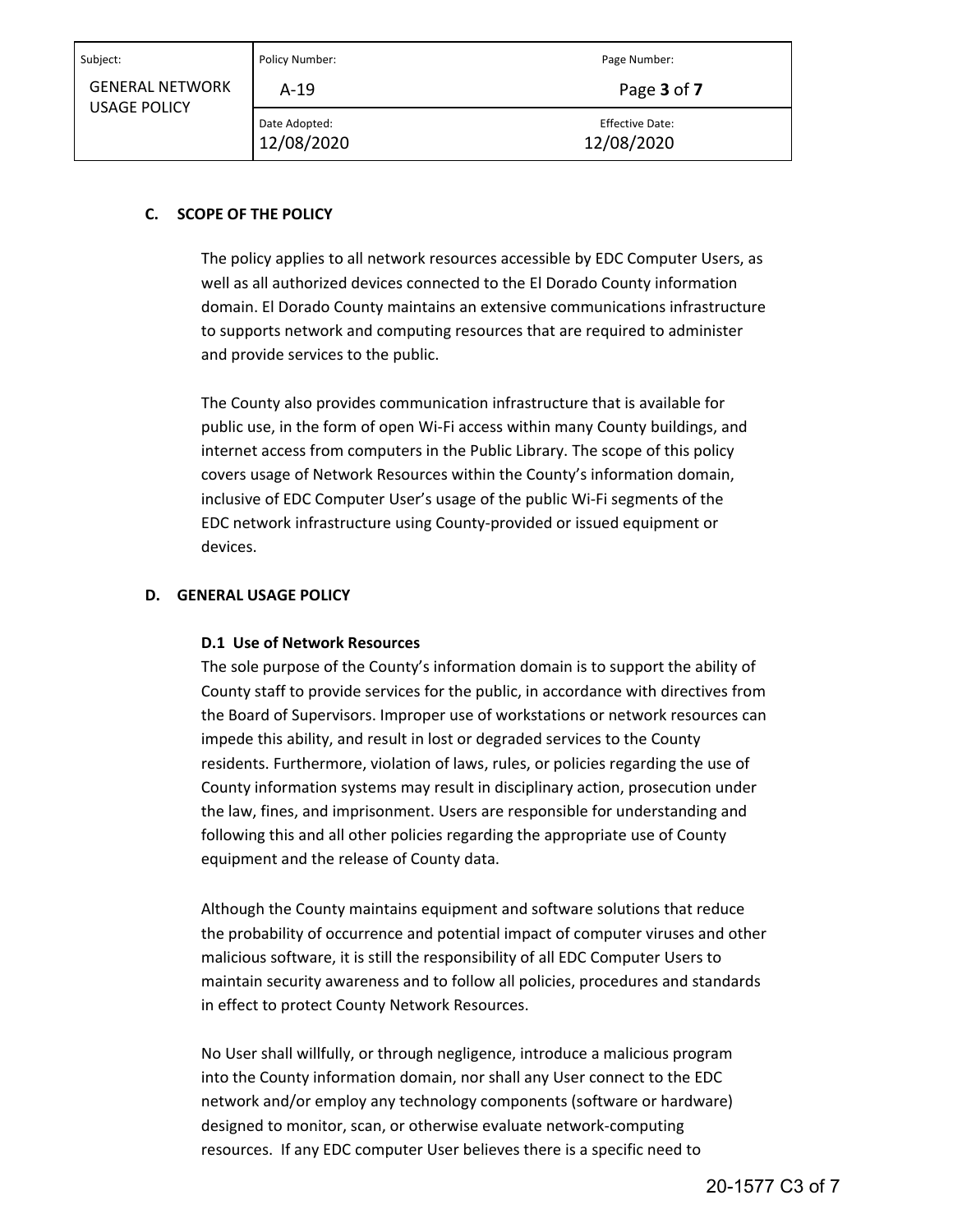Date Adopted: The Contract of the Contract of the Effective Date: 12/08/2020 12/08/2020

evaluate any portion of the EDC network, they are to make a request for such service in the form of a help desk ticket.

No EDC Computer Users shall engage in procuring, viewing or transmitting material that is inappropriate in nature or is in violation of sexual harassment or hostile workplace guidelines, unless said activity is directly in alignment with official job duties and specifically authorized by the responsible department head. In general, any material that may reasonably be considered offensive shall not be accessed via the County's network.

# **D.2 User Privacy Policy**

For security and network maintenance purposes, IT staff members may monitor and/or audit County‐issued equipment, systems and network traffic at any time. EDC Computer Users are hereby notified that there is NO reasonable expectation of privacy in the use of any County network resources or any information stored on any County computer, terminal or network device.

Upon login to any County desktop, EDC Computer Users are presented with a monitoring statement and a prompt to acknowledge their consent to monitoring. Users must explicitly accept the statement before being presented with the login screen.

### **D.3 User Access Credentials**

All Users must have credentials to authenticate the identity of the User when accessing the County's information domain. These credentials may consist of any combination of: user name, password, a Personal Identification Number (PIN), the User's fingerprint, a facility access card, or a key‐code generator consisting of either a smartphone app or a physical device.

Regardless of the credential type(s), the User is responsible for proper protection of the credentials from unauthorized theft, use, or disclosure. Users who fail to comply with the foregoing provision shall immediately have their access suspended or revoked, and may be subject to disciplinary action. Additionally, in cases where detection of suspicious or anomalous behavior, user credentials may be suspended until further review or verification.

### **D.4 Non‐County Laptops and PCs**

If a non‐County entity such as a vendor, contractor, or outside agency requires internet connectivity from within an EDC County facility, access will be provided through the Public Wi‐Fi Network maintained by the County. Alternatively, an outside entity may use a mobile service provider or non‐County Wi‐Fi, if available. Non‐County computing devices shall not connect to the County's non‐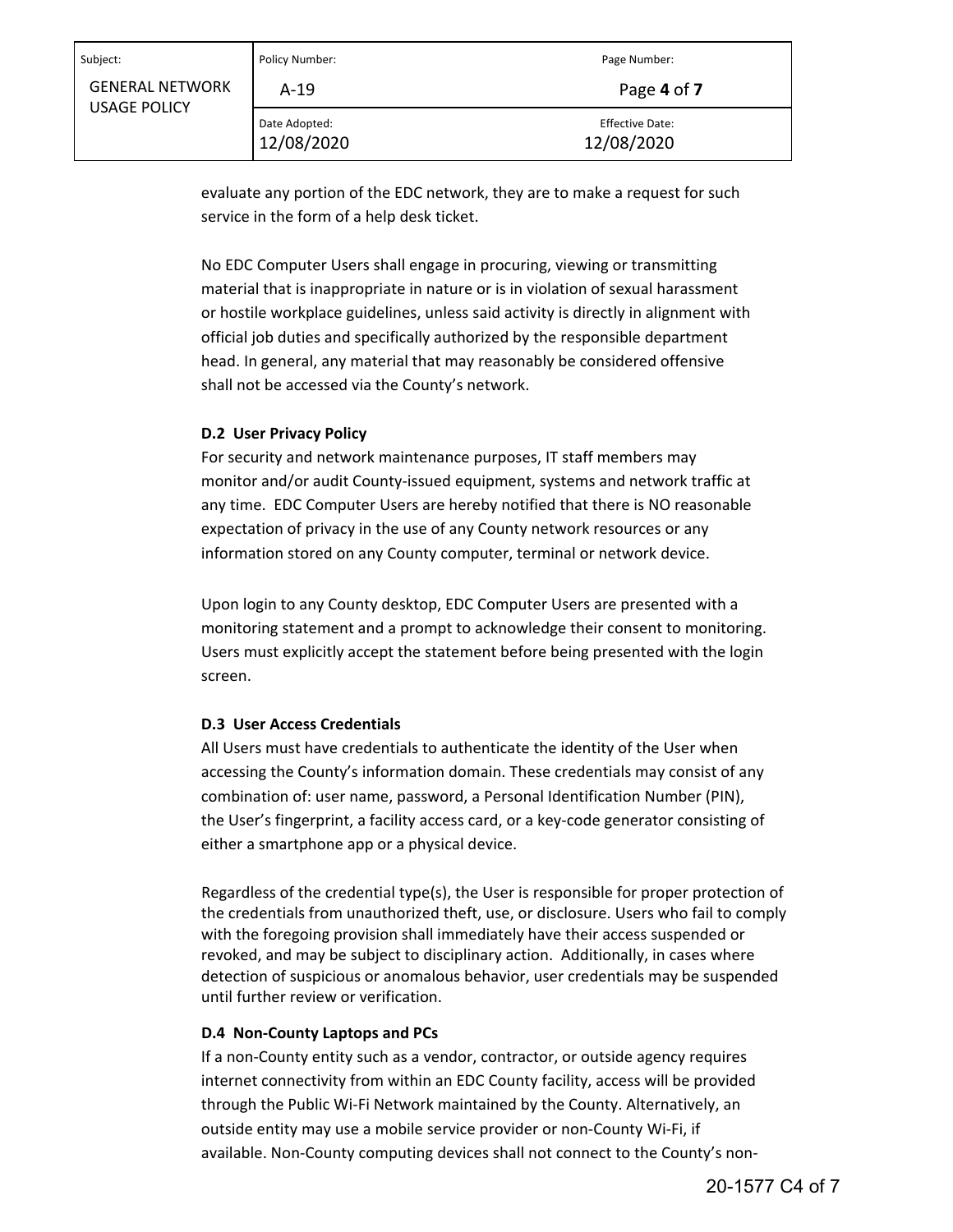Date Adopted: The Contract of the Contract of the Effective Date: 12/08/2020 12/08/2020

public network resources, unless specifically authorized and managed by the County IT department for official purposes.

If access to County network resources is required from a vendor, contractor, or outside agency device, the IT Department must be notified and will be responsible for establishing, maintaining, and monitoring the connection. All such connections will be immediately dismantled by the IT Department once they are no longer required.

# **D.5 Remote Access**

Users who require frequent access from their home or other off‐site locations must utilize an EDC issued and controlled device. If any EDC Computer User is issued an EDC County computing device for remote access, the User is obligated to protect the device in accordance with this policy.

# **D.6 Personal Use of Network Resources**

To the extent permitted by the User's department head, incidental personal use of the County's Network Resources must not degrade or disrupt overall system performance, interfere with the User's duties, interfere with County operations, nor violate any law or any County policy, procedure, or regulation.

Notwithstanding the above, any personal use of the non‐public internet network and the County's email network system is prohibited. As an alternative, Users may connect to and use the public Wi‐Fi network from their personally‐owned devices. Users are responsible for exercising sound judgment and sensitivity to others when exchanging personal messages in or from the workplace.

### **D.6.1 Email Disclaimer**

All County e-mail messages sent from the EDCGOV.US domain shall include a disclaimer as part of the e‐mail signature, and shall consist of the following language automatically inserted at the end of each message sent to a recipient outside the County email domain:

*CONFIDENTIALITY NOTICE: This electronic communication with its contents may contain confidential and/or privileged information. It is solely for the use of the intended recipient(s), except as otherwise permitted. Unauthorized interception, review, use, or disclosure is prohibited and may violate applicable laws including the Electronic Communications Privacy Act. If you are not the intended recipient, or authorized to receive for the intended recipient, please contact the sender and destroy all copies of the communication. Thank you for your consideration.*

### **D.6.2 State and Federal Laws**

Use of the County's electronic communication system is subject to all applicable Federal and State communications and privacy laws.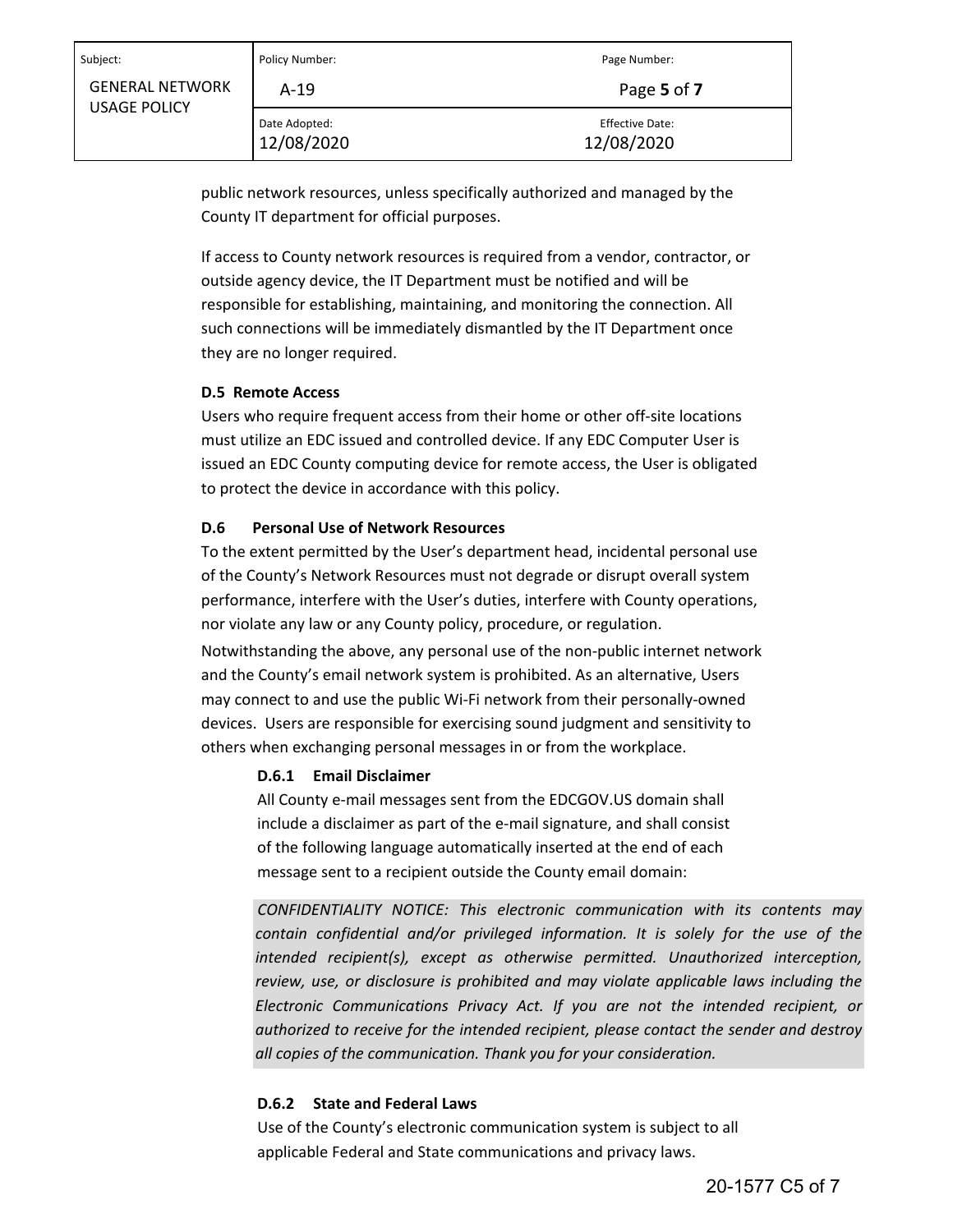| Subject:                                      | Policy Number:              | Page Number:                         |  |
|-----------------------------------------------|-----------------------------|--------------------------------------|--|
| <b>GENERAL NETWORK</b><br><b>USAGE POLICY</b> | $A-19$                      | Page 6 of 7                          |  |
|                                               | Date Adopted:<br>12/08/2020 | <b>Effective Date:</b><br>12/08/2020 |  |

Regulatory‐protected classes of information (HIPAA, PII, PHI, etc.) must NOT be transmitted from the EDC network to any internal or external end‐point via unencrypted methods.

# **D.6.3 Restrictions**

Electronic communication may not be used for:

- Unlawful activities
- Advertising (unsolicited electronic communication commonly referred to as "Spam")
- Uses that violate departmental, County, State or Federal policies, such as, but not limited to, obscenity, sexual harassment, hostile work place, etc.
- Any other use, which interferes with computing facilities and services of the County. *Note: this list is indicative rather than inclusive of restrictions, and electronic communication may be prohibited for reasons other than those specifically mentioned.*

# **D.6.4 False Identity & Representation**

Users shall not employ a false identity in sending electronic communication or alter forwarded electronic communication out of the context of its original meaning.

Users shall not give the impression that they are representing, giving opinions, or otherwise making statements on behalf of the County unless appropriately authorized—explicitly or implicitly by virtue of their roles and responsibilities —to do so.

Users who suspect the receipt of a forged message or altered communication should immediately open a ticket with the EDC IT helpdesk, report the incident, and ask for additional instructions.

### **III. PROCEDURES**

- A. The Information Technologies Director shall be responsible for the delivery of detailed processes, procedures, and guidelines to implement the General Network Usage Policy.
- B. These supporting technology-specific processes, procedures, and guidelines are subject to changes as required and may be updated and re‐published as necessary under the authority of the Director, Information Technologies (IT). Where changes are substantive, notifications of changes will be distributed to the affected EDC governmental communities.
- C. In the event there is a question regarding compliance with this Policy or the